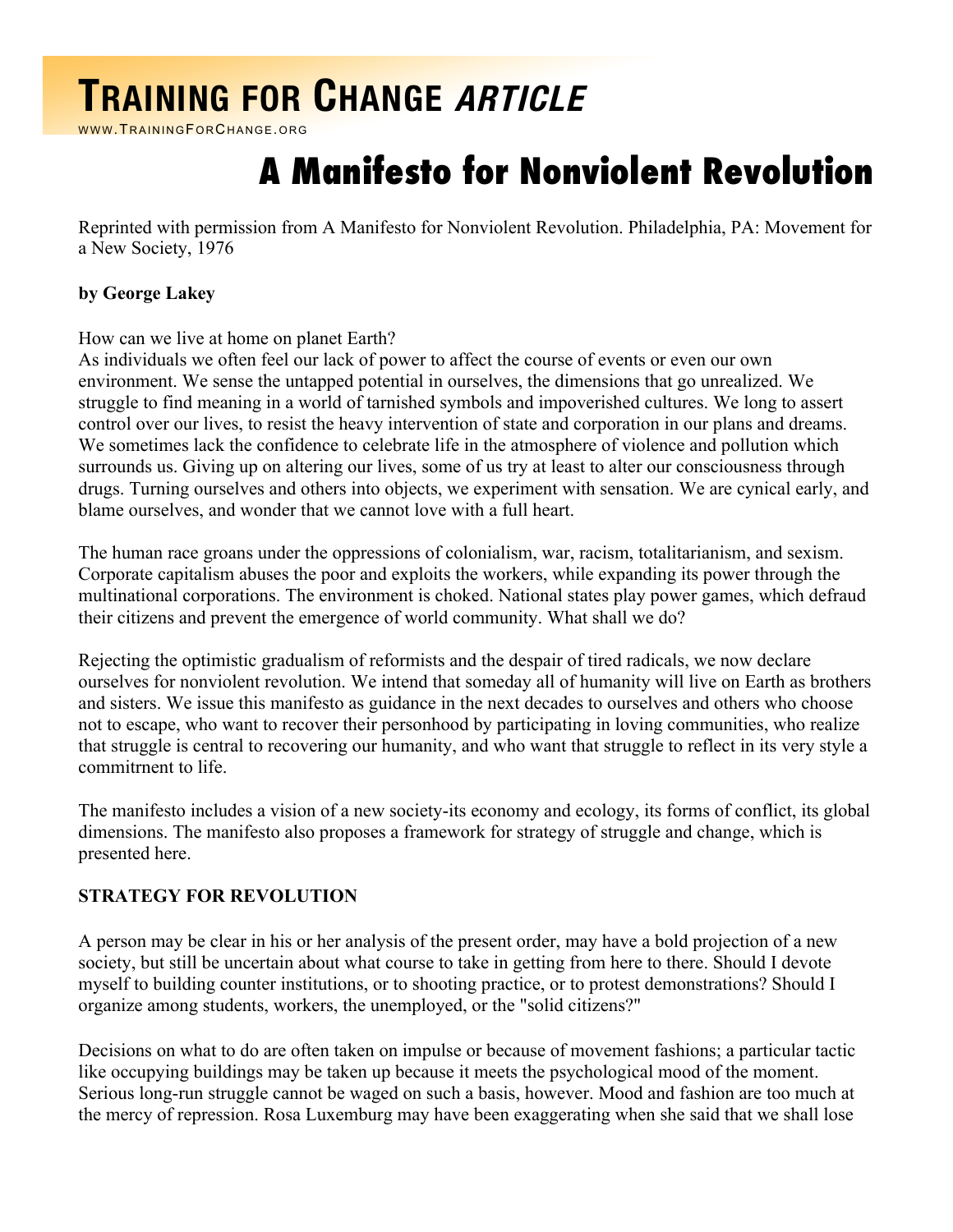every battle except the last, but the basic point is sound; the struggle will be long and hard and our actions cannot be evaluated only by short-run psychological satisfactions.

Further, struggle by impulse is undemocratic. Wide popular participation in decisions about struggle can only come through wide discussion, which requires time, which requires planning ahead. Leaving strategic decisions to the crisis point means delegating power to a central committee or to the demagogue who is most skilled at manipulation of mood and fashion.

Tactics - actions at particular moments-often must be improvised as best they can, and leaders have their role at such times. Strategy - a general plan which links the actions into a cumulative development of movement power, and which provides means for evaluating tactics-is too important to be left to the leaders.

#### Creating a Strategy

The most effective strategy is specific to the historic situation. The Chinese Communist Party, for example, began with a strategy borrowed from Europe and tried to organize the industrial proletariat. Only when Mao Tse-Tung devised a strategy for the Chinese situation, emphasizing peasants rather than workers and the countryside rather than the city, did the struggle have more chance for success.

In the Belgian socialists' struggle for universal suffrage there was a period of flirtation with a violent strategy imported from the French revolutionary tradition. Only when the workers turned away from the romance of the barricades and, through wide discussion decided on a disciplined general strike, did the campaign achieve its goal.

Strategies gain in power as they gain in specific relation to the situation. Every situation, however dismal it may seem has some leverage points. (Even in Hitler's concentration camps inmates organized resistance movements.) The hopeful, creative revolutionist will find those leverage points and develop a plan for struggle.

#### A Revolutionary Process

The need to develop a specific strategy does not prevent learning from others' experience. The experience of struggle movements in many countries can be analyzed into a framework, which may guide us past mistakes and point us to opportunities.

One way to honor those who have suffered in the struggles for justice is to take their experience seriously. Our framework emphasizes the development of the movement itself, since we see the movement's growth carrying some of the seeds of the new society in its very style of organization and action. Of course the major conditions for struggle are provided by vast social forces beyond intentional control: by economic conditions, by ecological tensions, by declining legitimacy of old institutions, by the rise of hope in new possibilities, and so on. The movement's task is to make this struggle effective, by constantly increasing its ability to grow, to renew itself, to practice its values in its internal life, to plan the new society.

Our framework has five stages for development of a movement from a small band of agitators to a mass struggle movement making fundamental change: (1) conscientization, (2) building organization, (3) confrontation, (4) mass non cooperation, (5) parallel government.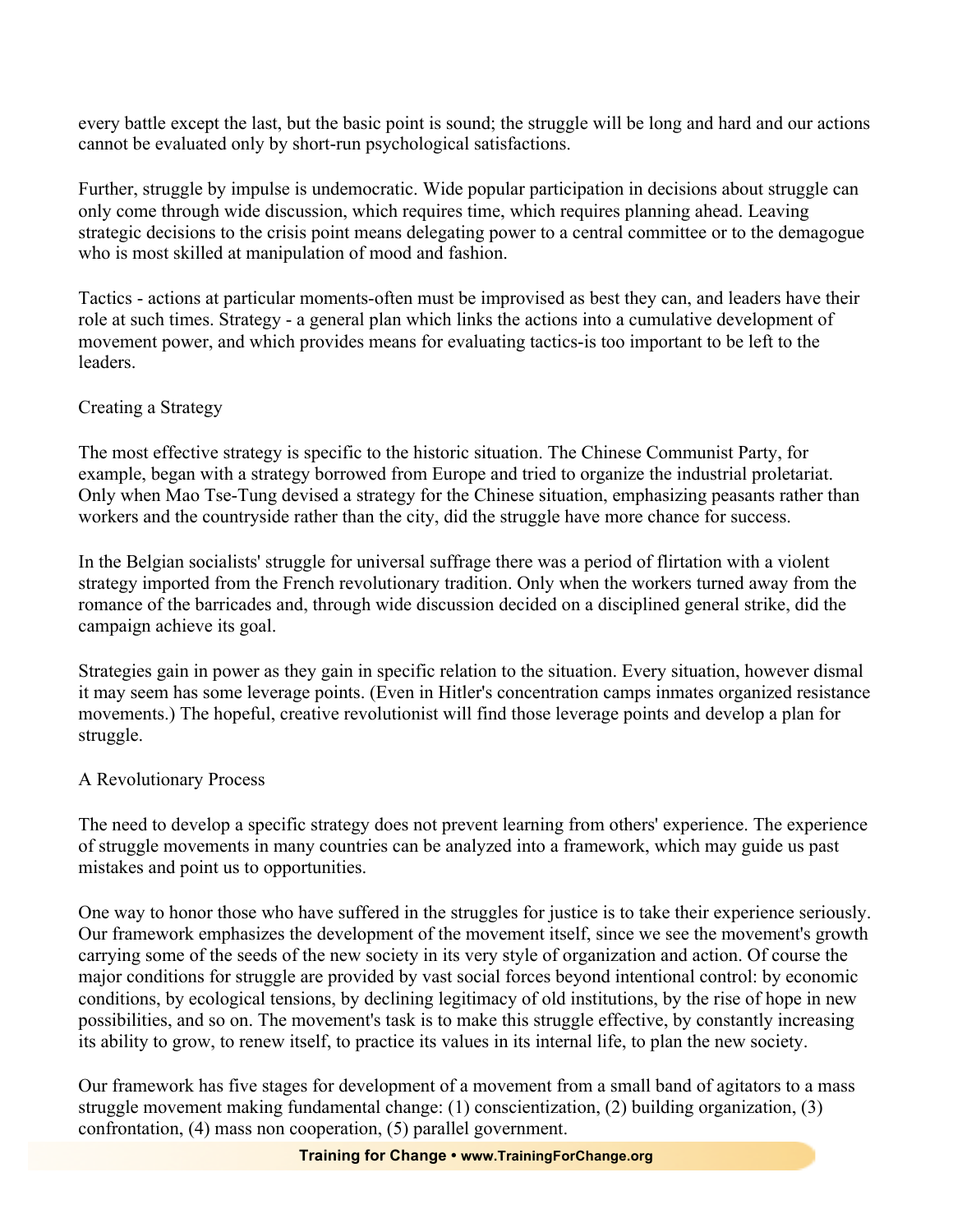Conscientization-Stage One.

Why are things going wrong in my life? Why am I so powerless? Do those who decide have my best interests at heart? Why are so many of us in my situation?

More and more persons ask these sorts of questions as conditions deteriorate. People begin to see their problem with a critical awareness of the larger world. They develop a collective consciousness, for workers, women, blacks are not exploited as individuals but as a class. People must develop a sense of their personal destiny as interwoven with that of a collectivity before they will act together.

In this stage agitators should develop a political consciousness which translates private troubles into public issues and connects individuals to others in a community of the oppressed. This requires an analysis, which makes the social structure transparent, and which helps people understand the dynamics of domination.

A negative movement can stop there. It can point out injustice, analyze in equality, and make a virtue out of everlasting protest. A positive movement goes on to create visions of a new society, identifying itself with aspiration as well as anger.

Having an analysis and a vision are still not enough, however, because the pervasive feeling of impotence which oppressed people have cannot be strongly countered without a strategy for change. When people realize the how as well as the why of revolution, they are most likely to move.

The tactics used in the stage of conscientization are commonly pamphleteering, speeches, study groups, newspapers, conferences, and so on. The particular methods of education must, of course, be geared to the culture of the people.

Innovation is also necessary to methodology, especially where the existing methods encourage elitism in the movement. New methods of education are being invented, for example by Paolo Freire who coined the term conscientization" and emphasizes reflective action through indirect methods of developing group awareness over time.

The nonviolent training movement is also developing methods for political education: strategy games, scenario writing, utopia-gallery, role-play, case study are a few. By means of participatory methods of learning skills and knowledge, the agitators show by their very style' that this is a democratic movement, rooted in the people's understanding rather than in the oratory of the leaders.

In many countries the stage of politicization is already well advanced, but there is also a sense in which it is never finished. Movement agitators should work in ever-widening circles, realizing that long after the nucleus of the movement is at an advanced stage of revolutionary development, some sectors of the population have still only a vague idea of the sources of their discontent. By expanding the area of work agitators also learn more, since there is a reservoir of knowledge and awareness which is held in many people who on a superficial level seem unpolitical. Only the sectarians take a missionary view of their educational work: that they have all the truth and need only to proclaim it. Genuine education is interaction; a democratic movement wants all the insight it can get, even from those who might carelessly be labeled "enemies."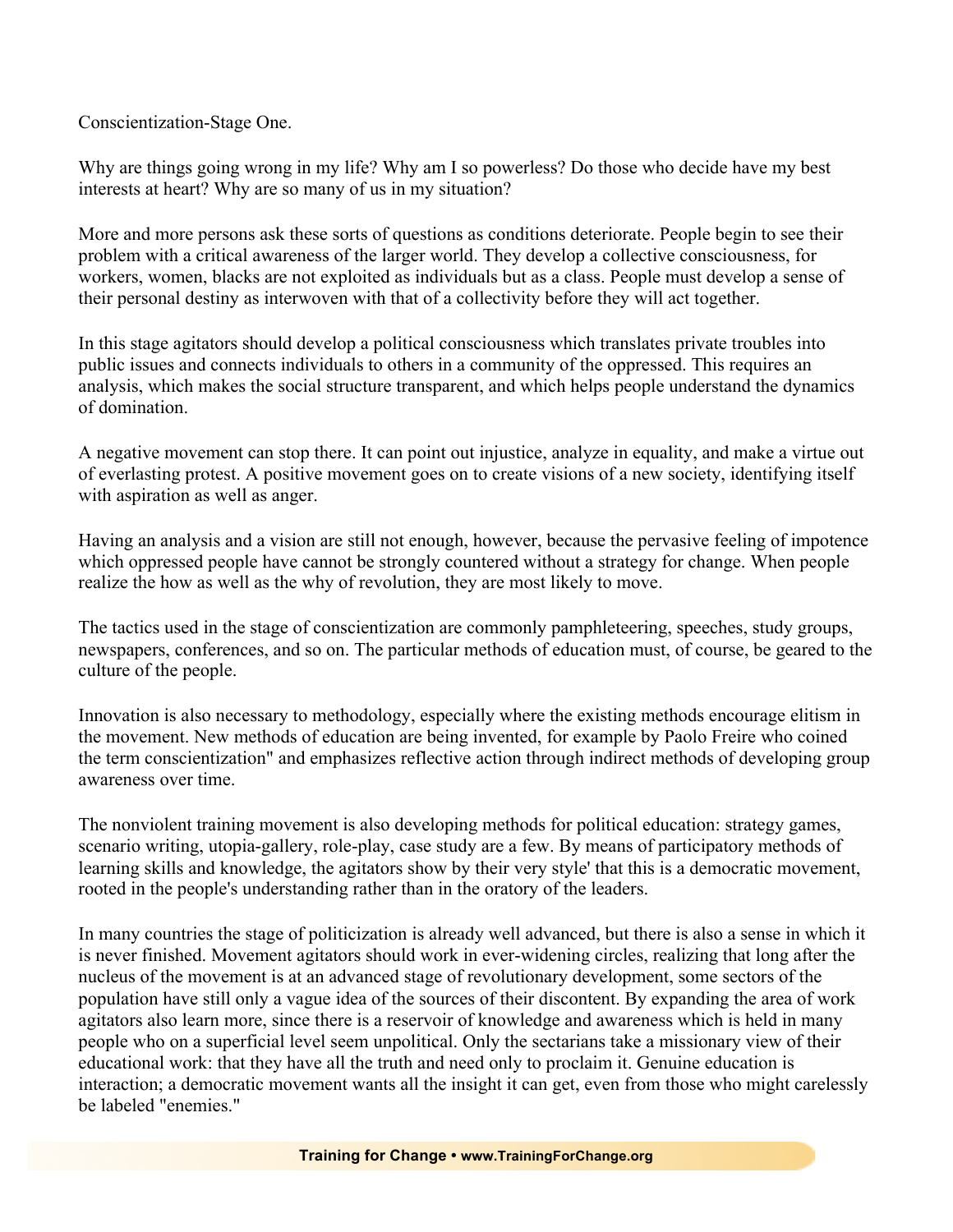#### Building Organization-Stage Two.

An individual can agitate, but only the people can make a revolution. An individual can exemplify certain values, but only a group can begin to live the patterns of a new social order. Just as the wise farmer does not rest with sowing the seed, but returns to care for the young plants, so the wise agitator becomes an organizer, preparing healthy social environments for the growth of revolutionary spirit.

A basic tension exists in organizing for the new society. The organizational forms can reflect so literally the radical vision that they become the end instead of the means to social change; the revolutionists can isolate themselves into sects of the righteous. On the other hand, the organizational forms of the movement might fit so well into the prevailing culture that they reflect the racism, sexism, authoritarianism, and other patterns which need to be eliminated. Such old wineskins can hardly hold the new wine of the radical vision; the contradiction between stated values and actual practices becomes too strong to contain.

Although the particular organizing patterns may vary from place to place, we propose a basic principle: the means must be consistent with the goals. An egalitarian society will not be built by an authoritarian movement; a community of trust will not be built by the competition of rival leaders; the self-reliant power of the people will not be uncovered by tight bureaucracies.

Consistency of means and ends does not mean the collapsing of ends into means; the utopian community as an end in itself is in many situations irrelevant to social change. The community as a base-camp for revolution, on the other hand, provides an important alternative to the narrow style of revolutionary parties. It provides a way of living the revolution as well as waging it. It provides a training ground where movement people can undergo those personal changes, which we need to become strong and clearsighted.

Counter-institutions, or a constructive program, can provide another opportunity for innovation in organization. Can the new society be organized in egalitarian ways? Can consensus decision-making be widely applied? Which functions can be decentralized and which not? Some of these questions can be explored by the movement so that, when it comes time for actual transfers of power from the old regime (stage five), there is a reservoir of movement experience available.

Counter-institutions can provide needed services, which are provided expensively or inadequately in most countries. They are a powerful form of propaganda because they demonstrate that movement activists are practical and respond to material needs, and that our style is fundamentally constructive even though we know we must struggle for change.

It is true that counter-institutions lend themselves easily to abuse as charities, substituting "service to the people" for "power to the people." Charity cannot lead to fundamental change; it is part and parcel of the system of inequality. Charity does not mobilize people for change; it continues their dependence on dogooders. The constructive program becomes mere charity unless it is linked (as it was for Gandhi) to a mass struggle movement for fundamental change.

Only a mass movement can bring about the new society, because only a mass movement has the power to do it. Further, mass participation is necessary because freedom cannot be given by a few to the many; freedom by its nature requires active seeking. On the other hand, human liberation involves a heightened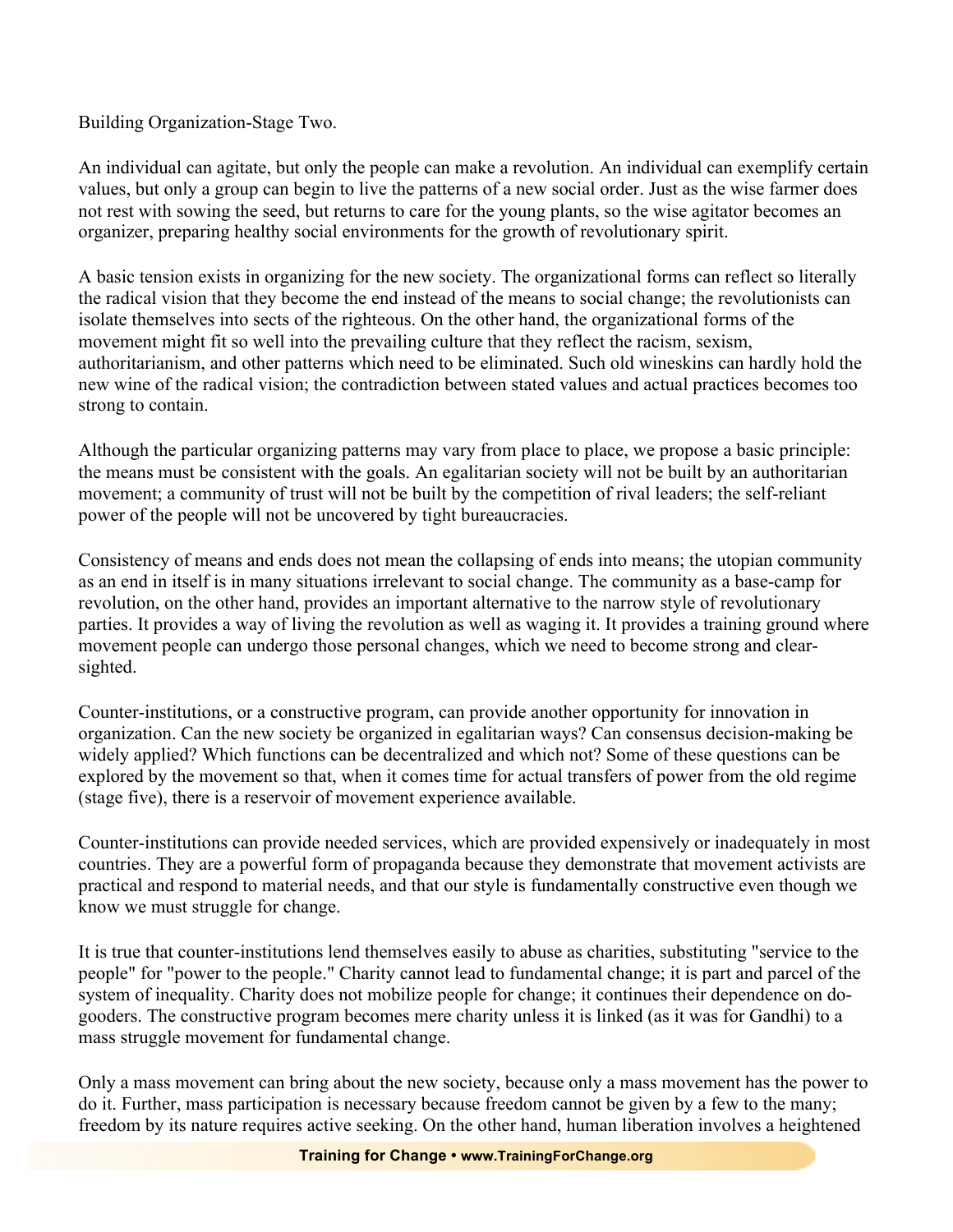sense of individual confidence and worth rather than a loss of identity through submergence in the crowd.

We propose that the basic building block of mass movements be the small affinity group. Small groups can support the individual, experiment with simplified and shared lifestyles work as a team within the larger movement. They can arise from already existing friendships or ties of workplace or religion. They can grow as cells grow, by division, and can proliferate rapidly when conditions are ripe. Unlike communes, they do not necessarily involve common living, yet they have a commitment to each other as persons and therefore provide a good movement context for individual growth.

Affinity groups as the fundamental units of the mass movement meet the dilemma of collectivism versus individualism. Unlike some of the old communist cells, their style is not secret or conspiratorial; therefore they cannot hold individuals to them rigidly with implicit threats. On the other hand, there is sufficient community to help the individual overcome his or her excessive attachment to self. The solidarity which enables people to withstand the terror of repression is even more likely in teams than in an unstructured mass facing water hoses or bullets. Studies of combatants in battlefield conditions have shown that the solidarity of the small unit is crucial in conquering fear and withstanding attack. Fear, of course, is the central weapon of repression. In a movement of small groups we may hold hands against repression and continue to struggle.

Under some circumstances it may be necessary to work within reformist organizations. Frequently, however, radical caucuses can be organized within those organizations to help them see the need for fundamental change. The masses of people will not turn to basic structural change if they feel that reforms will alleviate conditions sufficiently. If the analysis of this manifesto is correct, reforms will not be sufficient; fundamental change is necessary.

In a democratic movement our slogan is: "No radical change without radical consciousness" we do not believe in revolution behind the backs of the people. Reformist organizations will rarely allow radical analysis and vision to be projected through their channels, and so it is necessary to create new organizations, which can respond radically to challenges of history. At this early stage, clarity is often more important than acceptability.

There are some reforms, which, if they can be achieved, involve such a shift in power relations that they can fairly be called "revolutionary reforms." Analysis of the political economy suggests what these struggle points are, and gives important goals for the next stage of revolutionary development, confrontation.

#### Confrontation-Stage Three.

Unfortunately, the pen is weaker than the sword. Time and again the truth about injustice has been known widely, with pamphlets and tracts easily available, yet most people remain passive. Mass mobilization for the new society will not develop from the first stage of politicization alone; the reality of evil must be dramatized.

In the past this dynamic has often been at work: the Russian Bloody Sunday in 1905, which sparked a massive insurrection against the tyranny of the Czar; the Amritsar Massacre in India in 1919, which spurred the first national civil disobedience against British imperialism; Alabama's repression of Birmingham blacks in 1963, which mobilized radicals and liberals in America for legislation against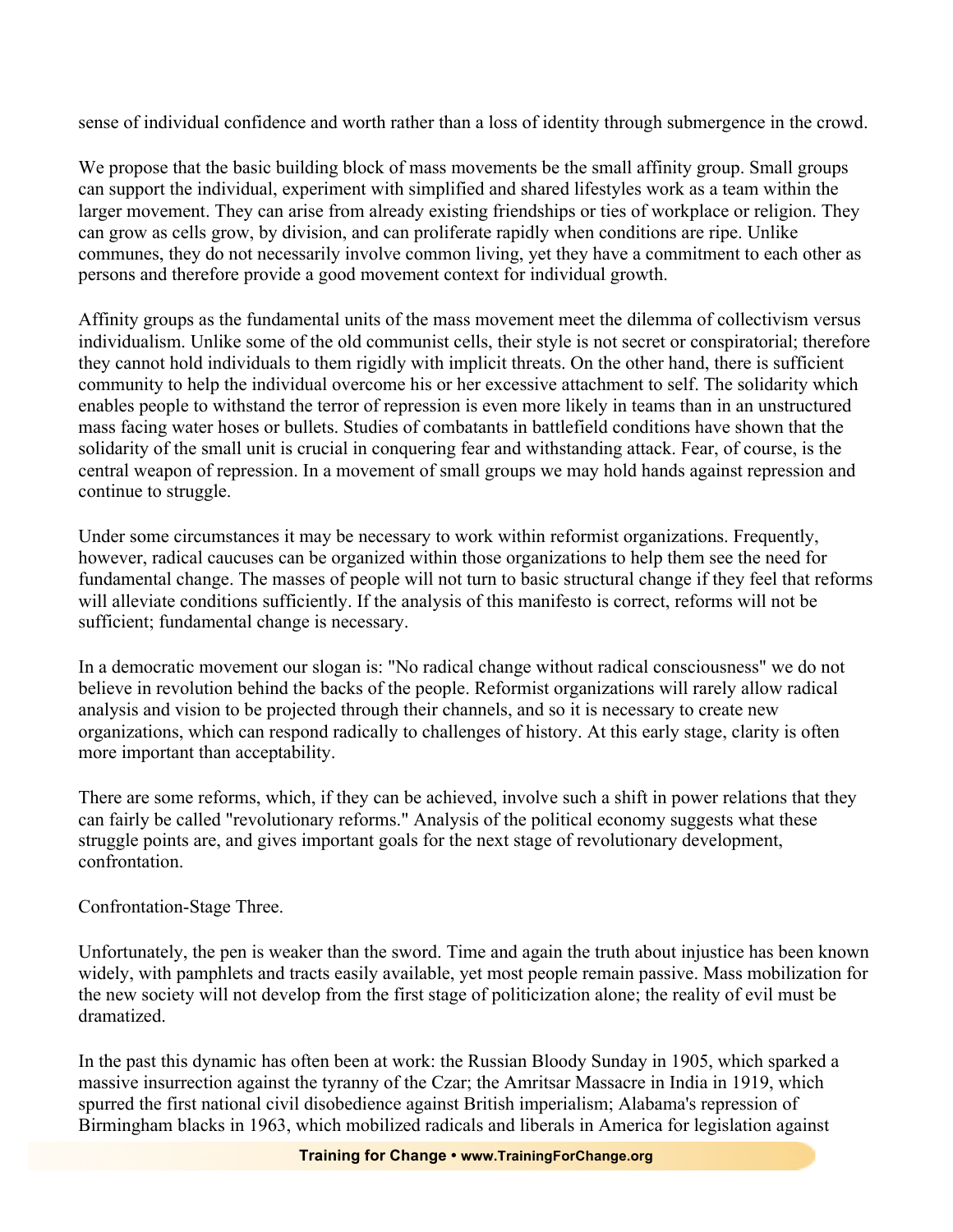racism.

The best form of confrontation for dramatizing injustice is a campaign over a period of time, rather than a one- or two-day witness. Usually a campaign will educate more people than a single event, and educate them more deeply.

The first step is to select a campaign goal which is consistent with radical analysis, such as a revolutionary reform. Second, reduce the problem and solution to picture form, so that no words are necessary in order to explain what the confrontation is about. The picture should show the gap between a widely held value and the particular injustice. Third, take group action which paints that picture in vivid colors. The campaign should build to a crisis, in which the authorities are put in a dilemma: if they allow the demonstration to go on, fine, because the action is dramatically pointing up the situation of injustice. If they repress the demonstration, all right, because their repression further reveals the violence on which the regime rests.

The "dilemma demonstration" is much different from mere provocation. In provocation, the immediate goal is to bring down repression on the heads of the demonstrators. In a dilemma demonstration the campaigners genuinely want to do their action: block an ammunition ship, wear a black sash, etc. The demonstrators are not disappointed if the authorities use unexpected good sense and allow the demonstration to continue. But repression is also acceptable, since voluntary suffering further dramatizes the situation and erodes the legitimacy of the unjust authority.

Violence by the government is an inevitable result of radical social change work in most societies. It cannot be avoided, because injustice needs violence for its defense; when inequality is challenged, those on top resort again and again to violence.

The strategic question is how can that violence work against the government itself, rather than against us? The government's own force can work against itself, as in jiu-jitsu, when it is met indirectly. Instead of pitting guns against repressive violence, meeting the opponent on his superior ground, the movement responds nonviolently. This has two effects: it begins the process of demoralization among the troops and police, which may accelerate in later stages, and it discredits the government in the eyes of the masses.

Voluntary suffering is dynamic when we can stand it without fleeing. For most people that will require the preparation of conscientization and of organization. By changing our ideas about ourselves and our social world, and by developing a strategy we have confidence in, and by training in direct action tactics, we can get ready for open struggle. By joining others in small struggle communities we develop the solidarity necessary to face government terror.

Picture, then, movement groups waging campaigns of a month to several years duration, engaging first in propaganda of the world, then in training and mobilization of allies, and finally in propaganda of the deed. Confrontations lead to achievement of immediate goals in some cases, repression in others. Counterinstitutions provide support; radical caucuses agitate for support within the trade unions and the professions.

These political dramas pierce the myths and rationalizations, which cover up oppression and force the violence of the status quo out into the open.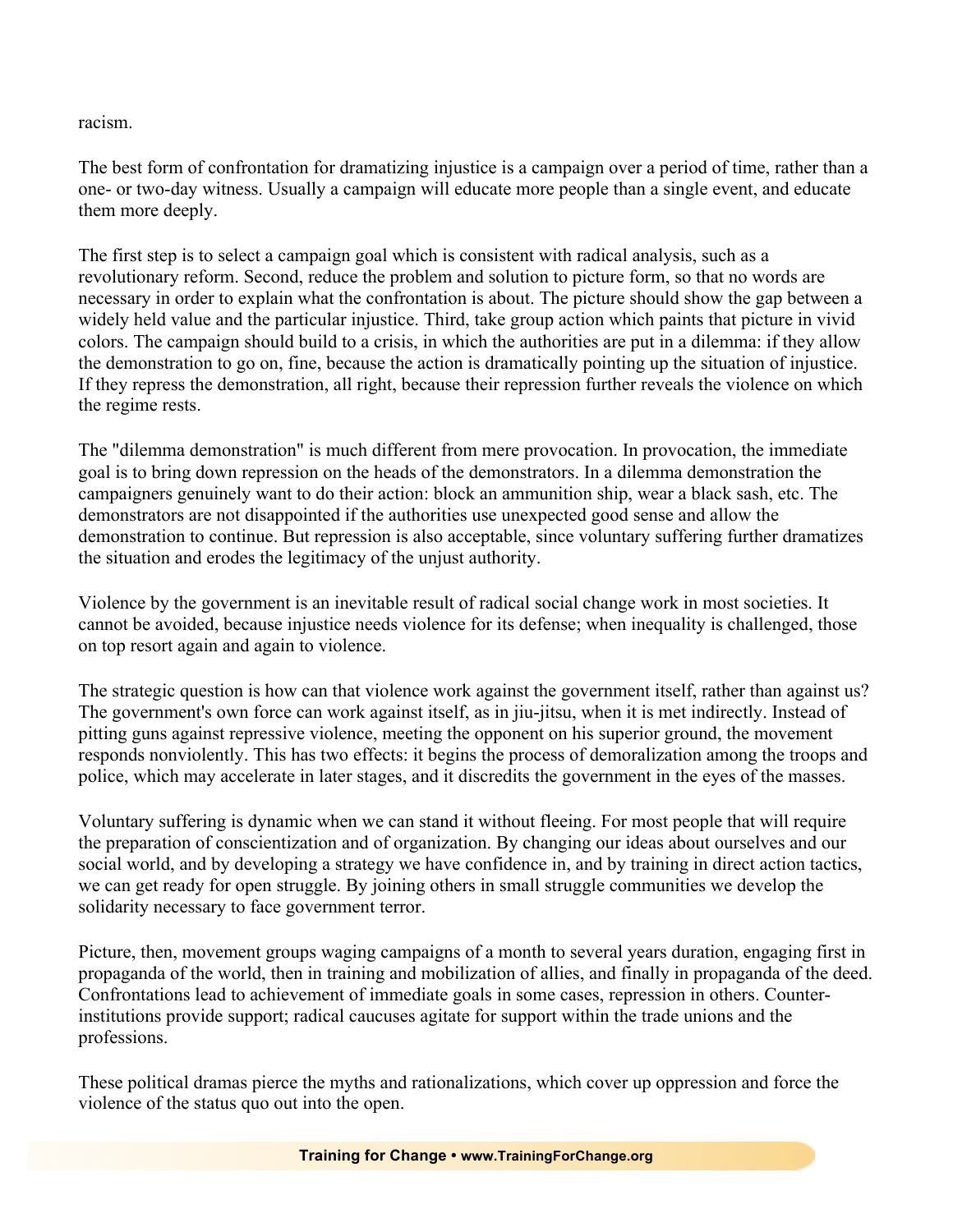In the meantime, some movement agitators are working in new circles on conscientization, widening the revolutionary process in the population. Gaining fresh impetus from the spotlight, which is trained, on injustice by the campaigners, organizers are helping newly aware people find each other and the network of solidarity so necessary for struggle.

The tempo of the revolutionary process depends largely on history: economic conditions, ecological strains, political rigidities, and cultural development. In some societies it may happen very quickly, in some more slowly. Confrontation remains at the head of the movement until large numbers of people are ready for noncooperation.

Mass Noncooperation-Stage Four.

By saying "no" when the regime depends on our saying "yes," we unlearn the habits of submission on which every oppressive system rests. The all-out civilian insurrection touched off by government repression, as in the Russian rising of 1905, provides a heady moment in which people defy the regime, but it is not enough. More than a moment-or even a year-is required to change those deep-rooted habits of inferiority. There must be a succession of battles, a long march, a continuing exposure to the nature of power and authority. Else we will never learn to stand erect during the intervals between euphoria and rage.

Movements may therefore want to plan organized, long-term and selective forms of mass noncooperation. All-out campaigns for total change at this point are unrealistic because they cannot be sustained, even after careful organizational and political preparation. Noncooperation should usually be focussed on clearly defined, limited goals, which if achieved would be revolutionary reforms. The specific demands help to rally the people (not everyone is moved by goals which seem vague and far away). When the immediate goals are achieved morale is heightened. Those who thought they were powerless find that they have achieved something. The skeptics who thought that struggle is useless may see their mistake.

The economy is often the part of the oppressive system most vulnerable to noncooperation, and repression may be particularly severe in response to economic direct action. Therefore it is important that the organization and preparation to this point have been done well.

Quite a variety of economic tactics exist to express noncooperation, for example: the three-day general strike, boycotts, the declaration of holidays almost constantly, go-slows, rent refusal, full strikes in specific industries of great importance to the oppressive system.

For the population at large, political noncooperation can involve mass civil disobedience, boycott of elections, draft resistance, student political strikes, tax refusal. Legislators can resign in protest, boycott the sessions, or attend the sessions and obstruct the proceedings. Workers in the state bureaucracy have many opportunities to noncooperate and give useful information to the movement.

The tactics of intervention can come strongly into play at this point. In intervention people put their bodies in the place where the business of the old order goes on, in such a way as to disrupt it. Sit-ins, occupations, obstruction are major forms of intervention. In addition to their ability physically to dislocate the status quo, they can have strong symbolic overtones by "acting out the future in the present," that is, by imagining how a facility can be used in the new society and then proceeding to use it in that way. Such a tactic leaves the burden on the authorities to try to return the situation to the previous condition; if they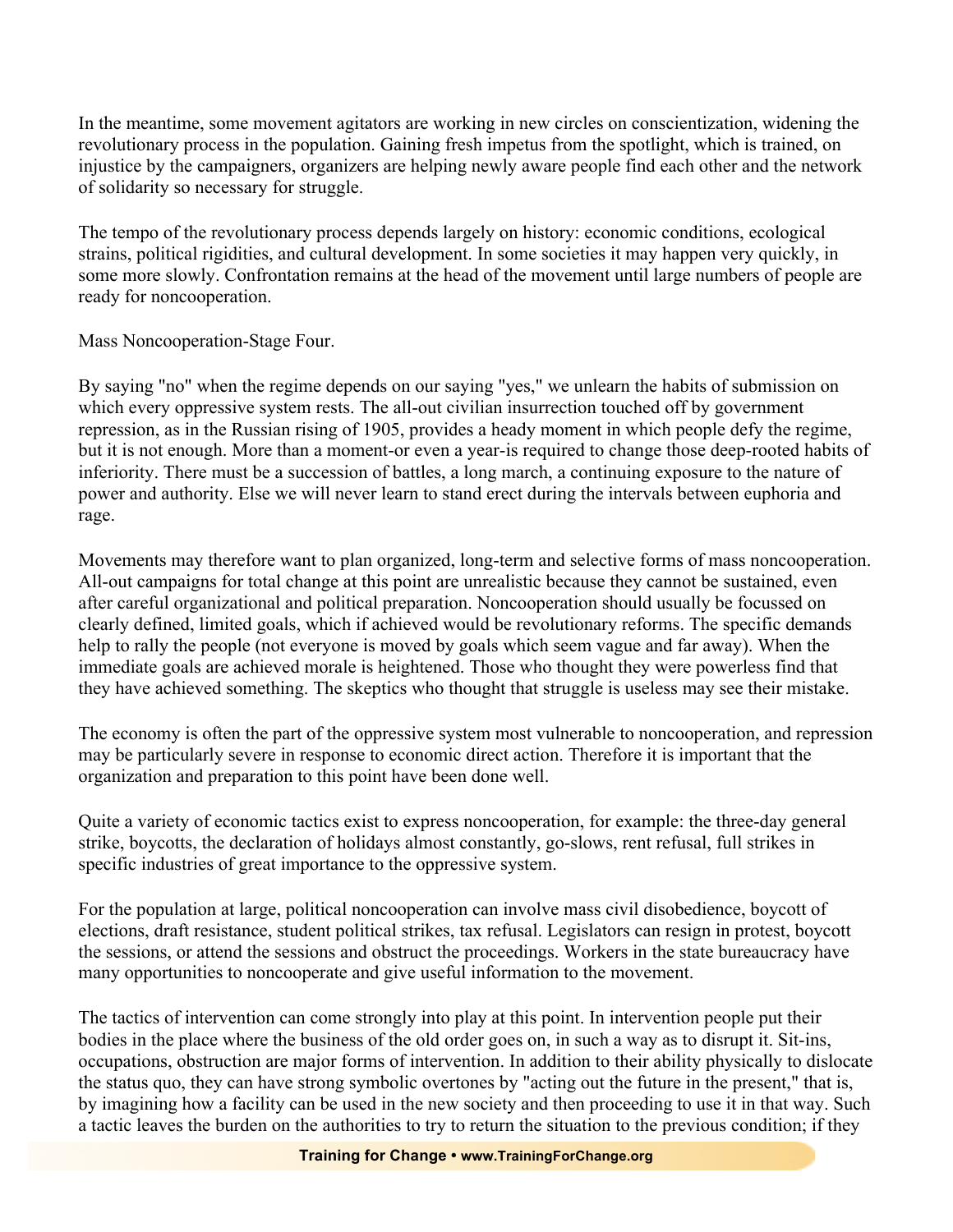fail, a piece of the new society has been planted.

Machiavelli long ago noted the impossible position of a government which sees the people's compliance dissolve; he said that the prince "who has the public as a whole for his enemy can never make himself secure; and the greater his cruelty, the weaker does his regime become."

One tangible measure of weakness is the demoralization of police and soldiers. As Lenin discovered from the experience of the 1905 rising, soldiers are more likely to become ineffective and even desert if they are not shot at in a revolutionary situation. The guiding aim of the movement should be to win people over, not to win over people. When that basically open, friendly spirit is maintained even toward the agents of repression, a decisive break is made with the cycle of violence and counter-violence which so often in the past has distorted struggles for justice.

The counter-institutions and other forms of organization planted in the second stage need to grow rapidly in this period, both to generate concrete demands for which we launch noncooperation campaigns, and to provide the, alternatives, which keep nay-sayers from becoming nihilists. The small affinity groups, the radical caucuses, and other forms of movement organization must by this stage develop strong coordinating links; sustained mass action requires unity.

In some societies four stages of revolutionary process may be sufficient to produce fundamental change. A series of revolutionary reforms forced by mass noncooperation may decisively shift the distribution of power and the basis of the economy. The change of this depends very much on the global context.

In most societies, however, mass noncooperation for specific goals will finally reach a wall of such resistance that an all-out struggle will occur, out of which a transfer of power may come. The noncooperation will need to be generalized and intensified, with direct intervention such as occupations stepped up. In a number of historic cases ruthless dictators have been overthrown by the social dislocation of all-out mass noncooperation. The next stage, parallel government, is the stage of final transfer of power.

Parallel Government-Stage Five.

In this stage the ordinary functions of governmental authority are taken over by the revolutionary movement. The people pay taxes to the movement instead of the government. The movement organizes essential services such as traffic regulation, garbage collection, and the like.

The counter-institutions become part of the unfolding new order as people transfer allegiance from those institutions which have discredited themselves by their failure to change. This stage is, therefore, linked directly to the second stage of organization-building which, of course, never stopped.We are clearly not proposing that a mass party, governed by a central committee, confronts the rulers in a final tussle for control of the apparatus of the state. Even less are we suggesting that a small, professional revolutionary elite stage a coup d' etat. Our concept is that the old order is attacked and changed on many levels by many groups, that is, that the people themselves take control of the institutions which shape their lives. The radical caucuses within trade unions and professions playa major role here, for they provide the expertise necessary to re-organize institutions for the new society.

In this populist model of transfer of power, coordination springs from association of the caucuses, affinity

**Training for Change • www.TrainingForChange.org**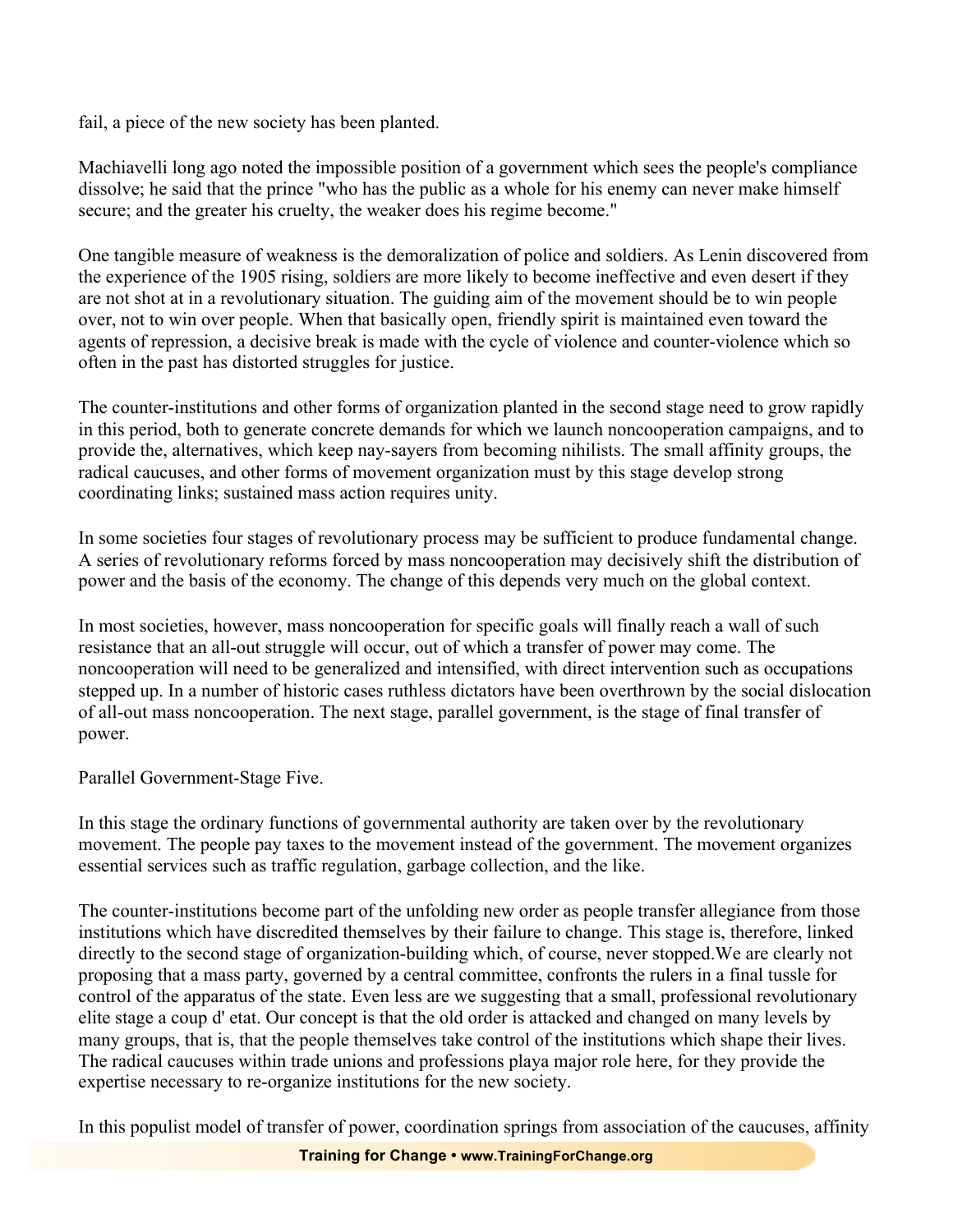groups, neighborhood councils, and unions. Because outlining the features of the new society already began in stage one, with involvement by ever-widening circles of the people, the revolutionary program will have a great deal of consensus behind it.

The military state withers away in the very process of revolution, its legitimate functions taken over by people's institutions. Redistribution of power is not postponed until after economic functions are reorganized; in stage five the workers occupy and begin to operate their own factories according to plans already widely discussed rather than wait for a directive from a party or state bureaucrat.

Repression would by this stage be very mixed. In a popular, nonviolent revolution there would be the full range of sympathetic response from the soldiers, from inefficiency to mutiny. Prior fraternization would also be producing disloyalty among the police. On the other hand, some of the police and army might remain loyal to the old regime and reactionary groups would certainly act on their own as they saw the government's ability to maintain order crumbling. There might, therefore, be pockets of extreme brutality while large areas experienced a peaceful transfer of power.

Historians have remarked on how little violence has accompanied the actual transfer of power in a number of revolutions, the Russian, for example. Widespread violent repression is even less likely with the use of the framework we propose, because the people would be prepared to respond nonviolently to provocation and to hasten the desertion of the soldiers.

The dissolution of the power of the military state and giant corporations into democratic people's institutions is a short-hand way of marking when the revolution has occurred, but there's is a broader view of the sweep of radical change. We look at revolution as a continuing development, not completed when the people's institutions take authority. We realize that authoritarianism, greed, ignorance, and fear will continue to shape institutions and will need to be attacked again and again.

The nonviolent revolutionary process arms the people against distorted institutions, however, through the widespread application of pacific militancy. The people learn in struggle how to use the power of truth. We have confidence in the future because of the consistency of our means: we can wage the revolution, and live it, and defend it, through nonviolence. We need not hope against experience that figs will grow from thistles, that a life-centered society will grow from widespread killing. The same determination, freedom from fear, and ability to love, which liberates the individual, will bring humankind to higher levels of evolution.

#### **Revolution and Human Growth**

The revolutionary process we propose could be compared to an individual's successful re-orientation of a destructive relationship with another person. First, awareness comes: unhappiness, an idea that things could be better, and a realization of the dynamics of the relationship. Second, the individual mobilizes him or herself: priorities shift, inner resources are called on, relations with other persons may be strengthened. Third, confrontation: communication becomes more honest through conflict; new patterns of relationship are suggested. Fourth, noncooperation: the most oppressive of the old patterns are broken by refusal to participate; the destructive games stop because one person will no longer play. Fifth, new patterns are strongly asserted and accepted by the other person. (The new patterns may be a joint creation in some respects, developing from the dialogue and conflict of the two.)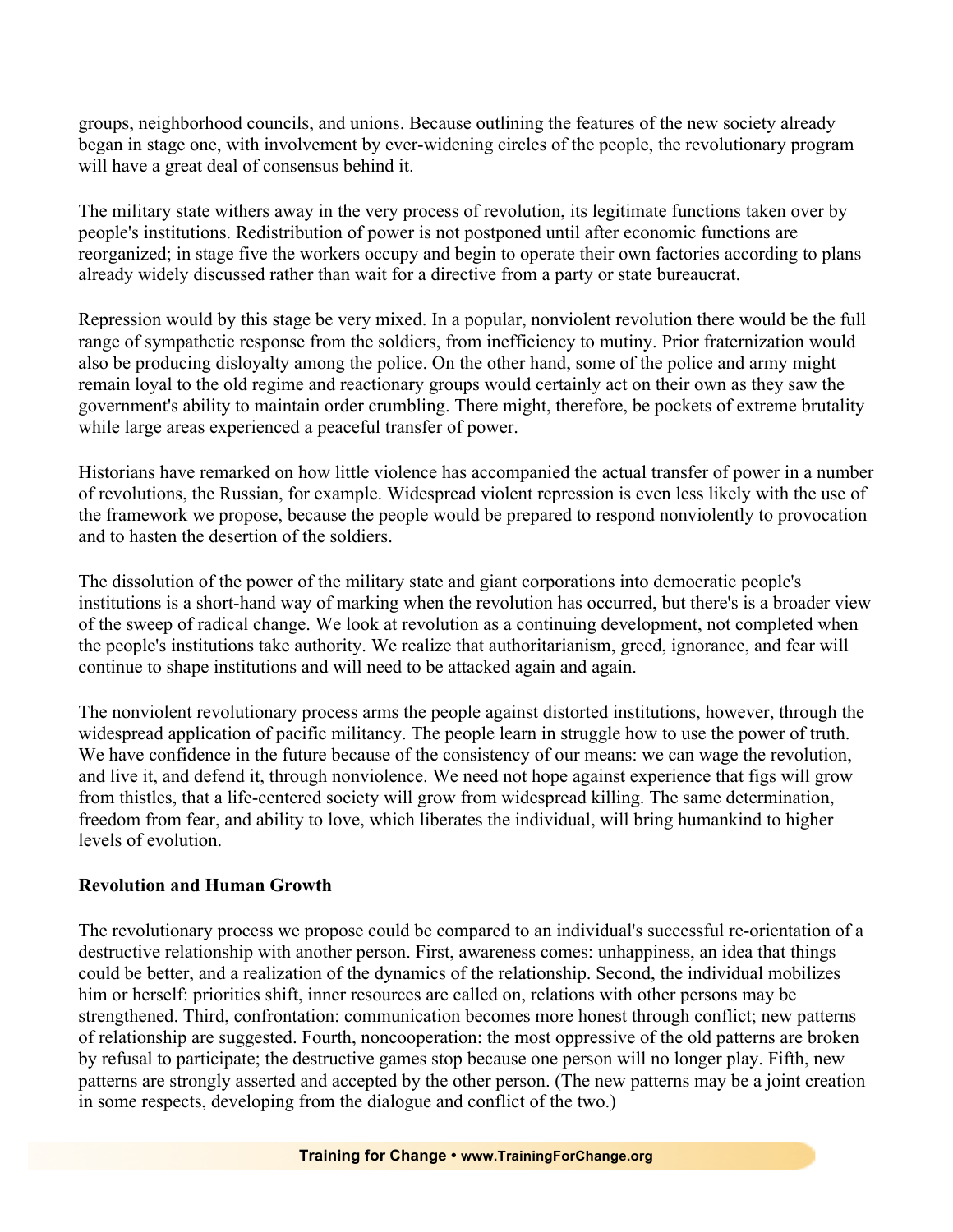Of course there is nothing inevitable about this ordering of things: sullen noncooperation may precede open confrontation, for example. There is nothing at all inevitable about our strategic framework. But there is some logic in the framework of stages from the viewpoint of human liberation. This becomes clearer when we retrace the steps.

The new society is more likely to ensue from parallel government than from capture of the state apparatus because the parallel institutions are grown from the bottom up, through the course of the revolutionary struggle. These institutions have the resources of people who have been changing themselves (rather than the civil servants of the old state and organizational innovation (rather than bureaucracy). This is not to say that civil servants and corporate managers have no use in the new society, but only that re-training and personal change will in many cases be necessary, and this should be led by those who have committed themselves to innovation rather than to maintaining the old order.

Even the mass society of industrialized nations is undermined by the revolutionary process. The movement's internal organization is not one of mass politics, with a few leaders vying for control of the party apparatus while the movement rank and file serve as an audience, but instead is based on small action groups and communities. The movement itself becomes a liberated zone in which the values of the revolution are practiced.

Mass noncooperation (the fourth stage) should come before parallel government because the habits of submission which maintain the old order must be unlearned, personal independence must be declared, before new, cooperative relationships of governance can be firmly rooted. Unless that growth point is reached, it is all too easy for the passive compliance of the old order to become passive compliance to the new society, which would be a contradiction in terms. The new society is participative in its nature; it cannot be built on the mere acquiescence of people still needing the towering authority of the state.

Mass noncooperation is not likely, however, until the issues are clarified and dramatized. There will likely be a series of disasters (mass starvation, depressions, wars, and ecological breakdowns) in the next decades, which will erode the foundations of the present order, yet we should not wait for them to provide the revolutionary dynamic. We want people to work for change before the worst disasters occur in order to minimize the suffering. By creating crises through showing the contradiction between positive values and present injustice, we can raise the level of consciousness without disasters.

Further, disasters can be ambiguous: a war can strengthen the state, as well as weaken it; ecological breakdown can be blamed on the consumers instead of on the industrialists, and so on. We need to counter the official rationalizations with our own definitions of the situation, and do that dramatically and clearly. Confrontation can do that.

When the masses of people see for themselves what the stakes are, they are ready to refuse cooperation. Therefore it is sensible for mass noncooperation to follow the third stage, confrontation.

One major problem of the confrontation stage, however, is the violence which is meted out to the movement. Repression is never easy to stand up against; solidarity, however, makes an enormous difference. Terror works best against people who feel alone. Logically, therefore, organization (the second stage) should come before confrontation. Another reason why organization building should begin early in the revolutionary process is because the development of skills, experimenting with new working styles, and making of milieus for personal change are all essential for later stages in the struggle.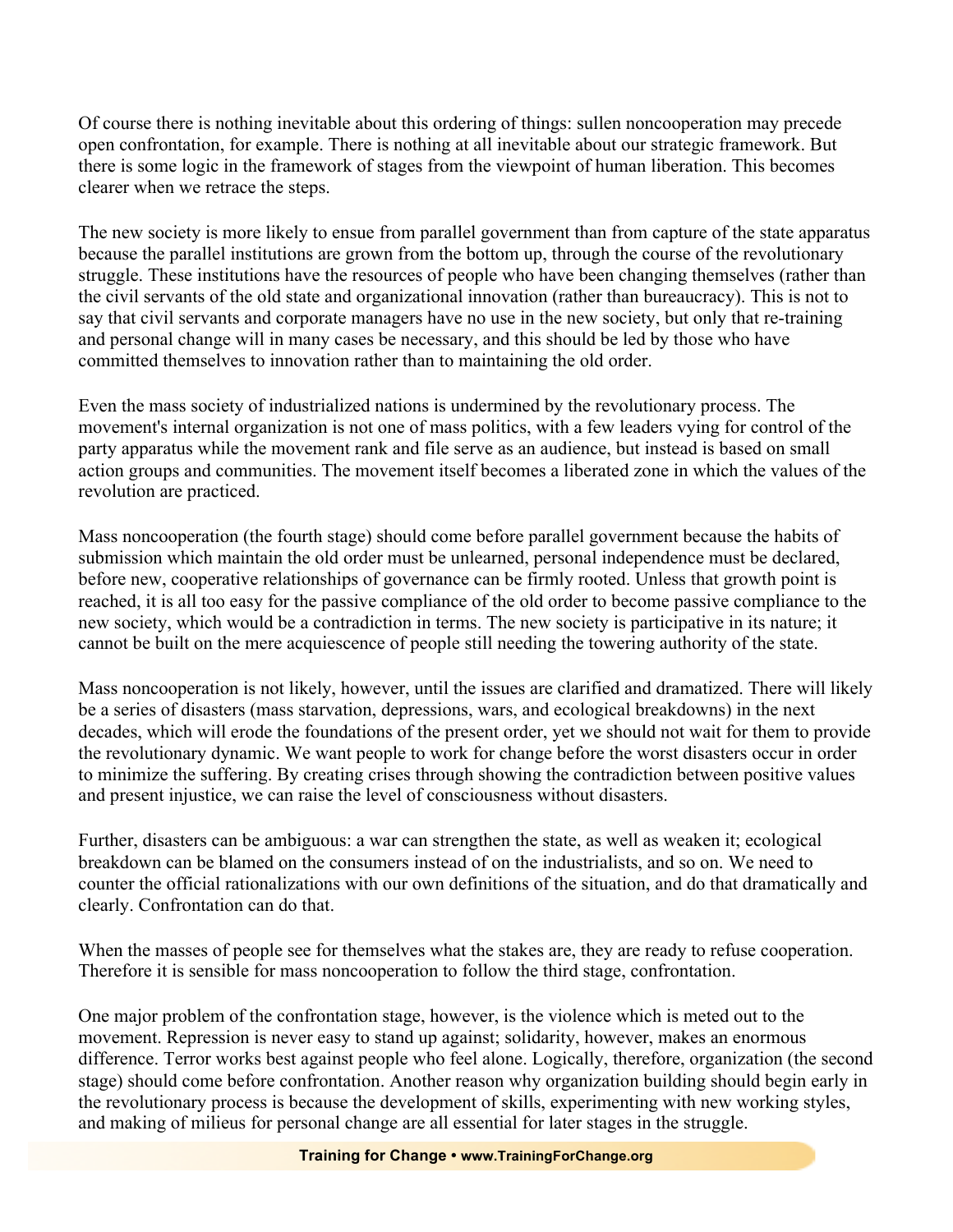Organization, however, is a hollow shell if it is not rooted in the changing perceptions of its members. Radical groups cannot be catalyzed without a new consciousness, at least not if they are to be democratic. Motivation for protracted struggle, although often beginning in vague feelings of impotence and alienation, needs growth and positive development to support revolutionary organization. And so the revolutionary process begins with conscientization.

Growth is not only for "the people" -it is most important for those who take the initiative in the revolutionary process. Such individuals should consider what growth means in terms of their functions: in the first stage, agitators; in the second, organizers; in the third, actionists; in the fourth, campaign developers; in the fifth, coordinators.

Since the revolutionary process begins again and again in ever-widening circles, agitators are needed in some sections of the population even while other sections are engaging in mass noncooperation. The gifted agitator might be tempted to "freeze" into his or her role, forever searching for new people to educate. An organizer might spurn action and continue to specialize in building organization. This tendency of specialization of roles may discourage personal growth on the part of leaders. It also casts a shadow over the development of the movement as a whole, because coordination is more difficult when people do not have a "feel" for the variety of tasks which must be done. The leader who balks at personal change needs to realize the hollowness of her or his appeal for drastic change in the social patterns and life styles of others.

## **On Wars of Liberation**

People are not free when they are subjected to violence. Therefore the struggle against violence must be seen in the context of a revolutionary effort to liberate humanity. We know that violence takes many forms, and that in addition to the direct violence of guns and bombs, there is the silent violence of disease, hunger, and the dehumanization of men and women caught up in exploitative systems.

With a reticence that comes from our knowledge that we do not have answers to many of the problems of revolution, we must say that men should not organize violence against one another, whether in revolution, in civil war, or in wars between nations. If it is argued that our position is utopian and that people can turn to nonviolence only after the revolution, we reply that unless we hold firmly to nonviolence now, the day will never come when all of us learn to live without violence. The roots of the future are here and now, in our lives and actions.

But our unwavering commitment to nonviolence does not mean that we are hostile to the revolutionary movements of our time, even though on certain fundamental issues we may disagree with some of them. It is impossible for us to be morally neutral, for example, in the struggle between the people of Vietnam and the American government, any more than we were able to be morally neutral 12 years ago in the struggle between the people of Hungary and the Soviet Union. We do not support the violent means used by the NLF and Hanoi, but we do support their objective in seeding the liberation of Vietnam from foreign domination.

We particularly emphasize our support for our friends in the Buddhist movement, who at great risk, and with little support from world opinion, have sought to achieve self-determination without using violence. It is particularly important for pacifists to maintain close contact with those elements in the revolutionary movements which quietly hold to nonviolence.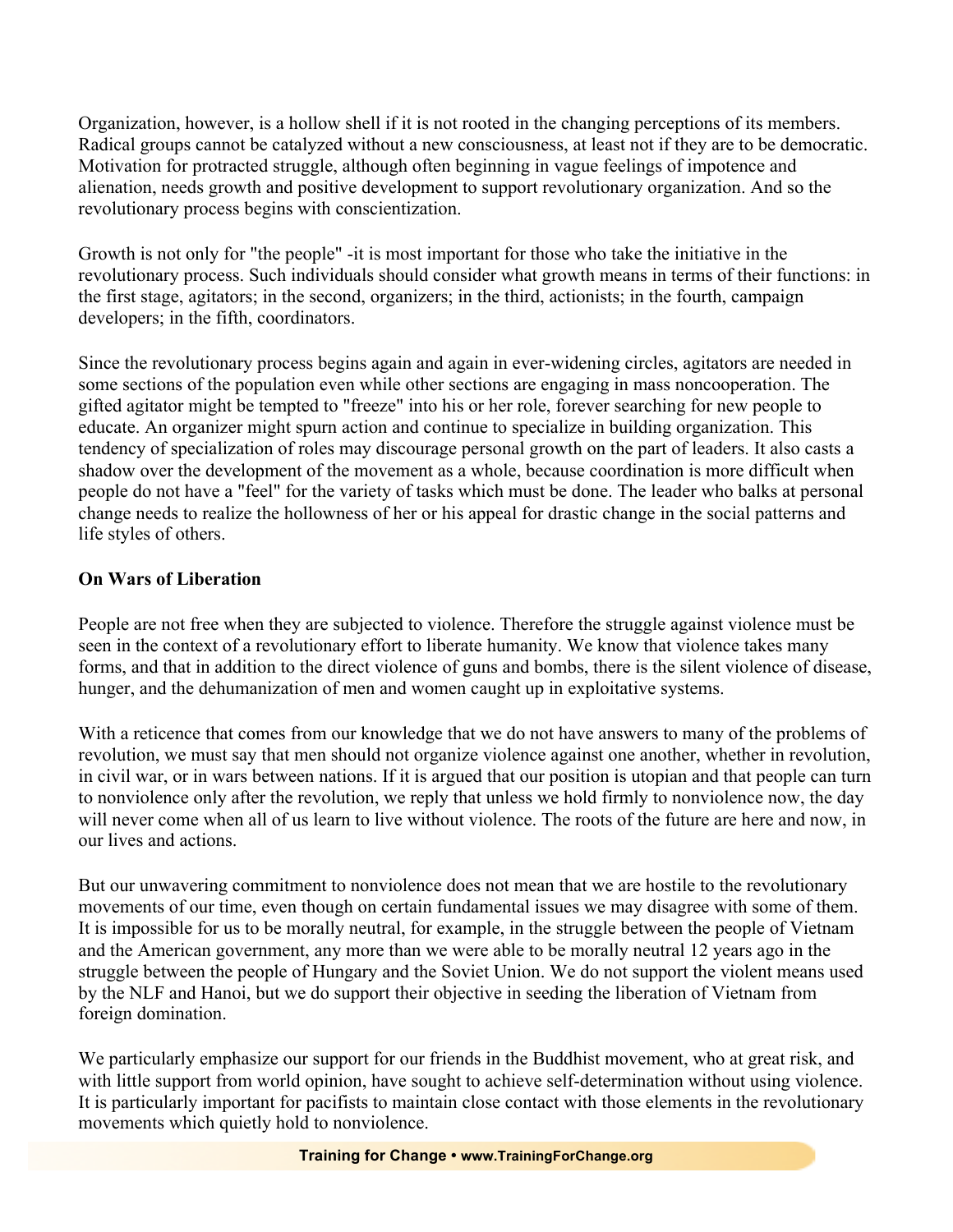We do not romanticize nonviolent action and know better than anyone else its setbacks. But we ask our friends who feel they have no choice but to use violent means for liberation not to overlook the problems they face. The violence of revolution destroys the innocent just as surely as does the violence of the oppressor. Nor is the use of violence a guarantee of victory for the revolution. Most guerrilla struggles have been defeated by the guardians of the status quo; Malaya, Greece, Bolivia, the Philippines, Guatemala are a few of the places where guerrillas have been defeated. In Spain there have been organized appeals for violent action against Franco for the past twenty years, and yet Franco still holds power.

A violent revolution creates a violent structure in which, having killed one's enemies, it is all too easy to kill one's friends for holding "wrong positions." Having once taken up weapons it is difficult to lay them down. If it is argued that a nonviolent revolution is too slow a method, and that violence more swiftly brings justice and freedom, we point to Vietnam where a violent struggle has raged for 26 years and where millions of people have been killed, and the revolution has not yet been won.

Certainly we are not saying that there is a nonviolent revolutionary answer in every situation. There has never been a nonviolent revolution in history, in the sense we mean it in this manifesto. We acknowledge our own limitations: we have sometimes been guilty of inaction when struggle was necessary, of neglecting our homework when study was imperative, of narrowness when peace was utterly dependent on social change.

The challenge we make to our nonpacifist friends in the liberation movements is to develop the outline of a nonviolent strategy for revolution before rejecting it out of hand. If you see violence only as a last resort, then first put time and energy into the next-to-the-last resort. If you see yourselves as practical people choosing among alternative courses, then create a nonviolent strategy so your choice will have meaning. The framework in this manifesto will help, but only someone immersed in a situation can create a strategy which can be concretely examined.

We remind all pacifists and all sections of the War Resisters International that the greatest single contribution we can make to the liberation movements is not by becoming entangled in the debate over whether or not such movements should use violence, but by actively working to bring an end to colonialism and imperialism by attacking its centers of power.

One of the basic reasons why we hold to nonviolence, even when it seems to have failed or when it cannot offer a ready answer, is because the nonviolent revolution does not seek the liberation simply of a class or race or nation. It seeks the liberation of humankind. It is our experience that violence shifts the burden of suffering from one group to another, that it liberates one group but imprisons another, that it destroys one authoritarian structure but creates another.

We salute those people who are using nonviolent action in their struggle despite the current trends and pressures towards violence. We also salute our sisters and brothers in the various liberation movements. We will work with them when it is possible, but without yielding up our belief that the foundation of the future must be laid in the present, that a society without violence must begin with revolutionists who will not use violence.

#### **Why the Movement Must Become Transnational.**